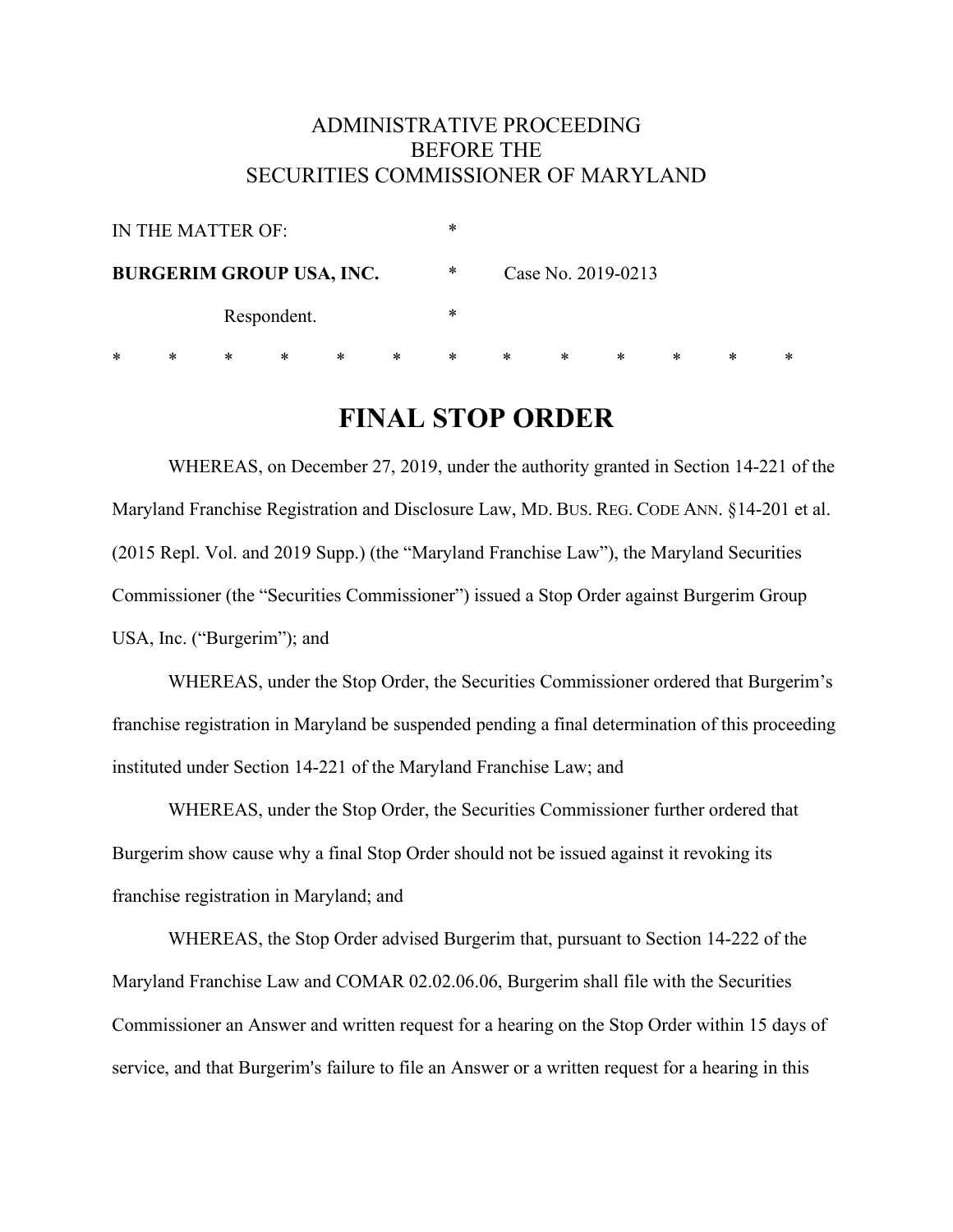matter would be deemed a waiver of the right to such a hearing and result in the entry of a final Stop Order revoking Burgerim's franchise registration in Maryland; and

WHEREAS, the Stop Order was served on Burgerim's resident agent on December 31, 2019 and on Burgerim's counsel of record on January 6, 2020; and

WHEREAS, Burgerim has not filed an Answer or request for a hearing in this matter; and

WHEREAS, the Securities Commissioner has determined that it is in the public interest to issue this Final Stop Order;

NOW, THEREFORE, pursuant to Section 14-221 of the Maryland Franchise Law, the Securities Commissioner FINDS AND ORDERS:

#### I. JURISDICTION

1. The Securities Commissioner has jurisdiction in this proceeding pursuant to Section 14-221 of the Maryland Franchise Law.

#### II. FINDINGS OF FACTS

2. Burgerim is a California corporation formed in 2014 that offers franchises for fast casual burger restaurants.

3. Burgerim has been registered to offer and sell franchises under the Maryland Franchise Law since February 12, 2018.

4. Burgerim's most recent franchise registration with the Securities Division was made effective July 25, 2019.

5. In the franchise prospectus, called a Franchise Disclosure Document or "FDD,"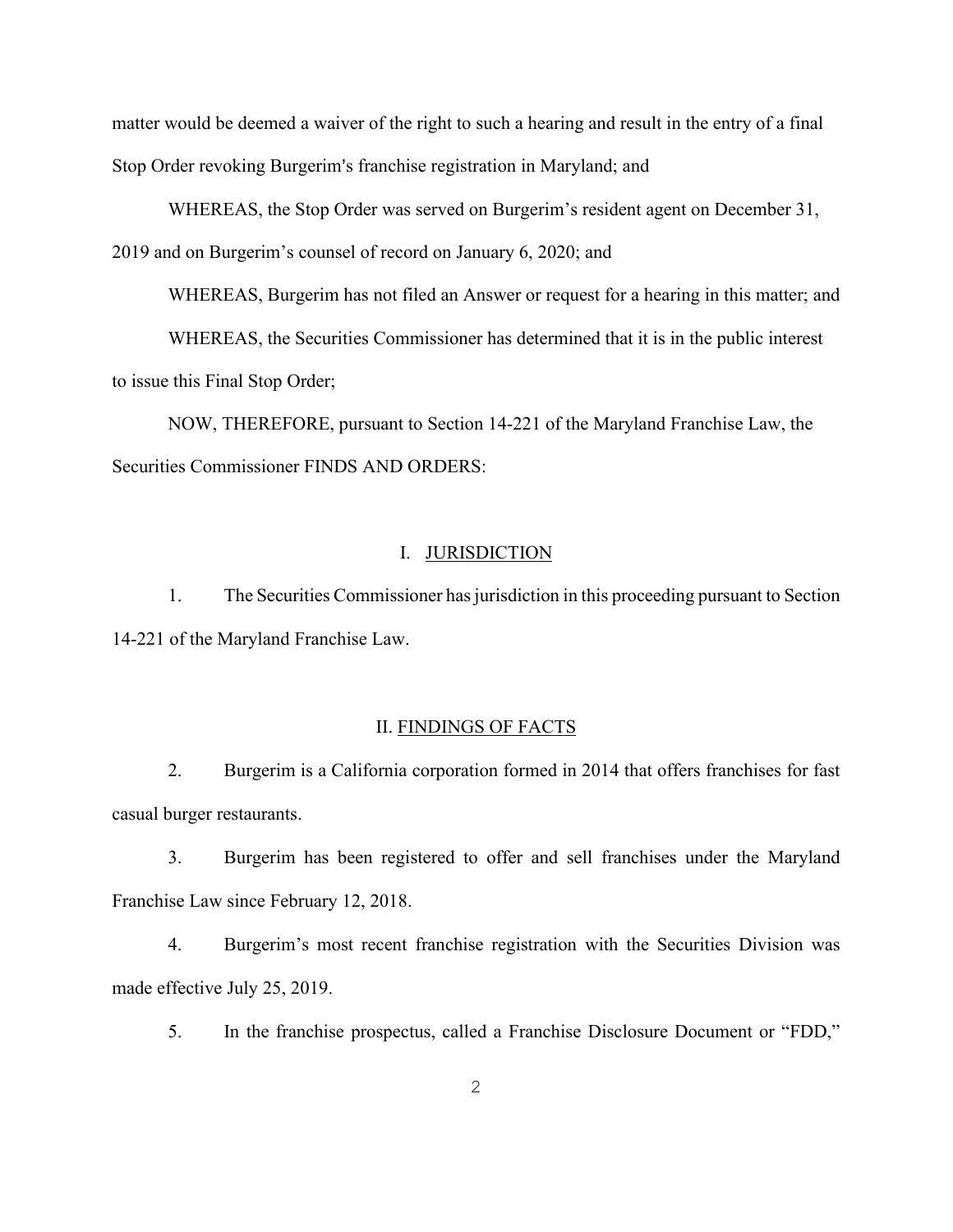that Burgerim filed with the Securities Division as part of its most recent franchise registration and which is dated February 12, 2019 ("2019 FDD"), Burgerim disclosed that it had a total of 114 operating franchise outlets as of December 31, 2018.

6. Burgerim's 2019 FDD also disclosed that, as of December 31, 2018, Burgerim had entered into 452 franchise agreements that had not opened, while projecting that it would open 351 franchise outlets in 2019, including 5 franchises in Maryland.

7. On September 13, 2019, the Securities Division advised Burgerim that it had received information that Burgerim may be misrepresenting in its 2019 FDD the number of franchises that had an outlet terminated, canceled, not renewed, or otherwise ceased to do business.

8. The Securities Division also advised Burgerim that, based on a review of Burgerim's 2019 FDD, Burgerim failed to disclose telephone numbers for current franchise outlets and former franchisees as required under Item 20 of the Federal Trade Commission Franchise Rule ("FTC Franchise Rule") and COMAR 02.02.08.04, which adopts for use in Maryland a form of FDD consistent with the FTC Franchise Rule.

9. The Securities Division advised Burgerim that the failure to disclose contact information for current franchisees is among the most material information in any FDD, and that Burgerim should immediately file an amendment to Burgerim's 2019 FDD to include telephone numbers for all current franchise outlets and former franchisees.

10. Burgerim did not respond to the Division's September 13, 2019 letter.

11. On October 28, 2019, the Securities Commissioner issued a Subpoena for Documents to Burgerim related to offers and sales of franchises in Maryland.

12. Burgerim was served with a copy of the Securities Commissioner's Subpoena for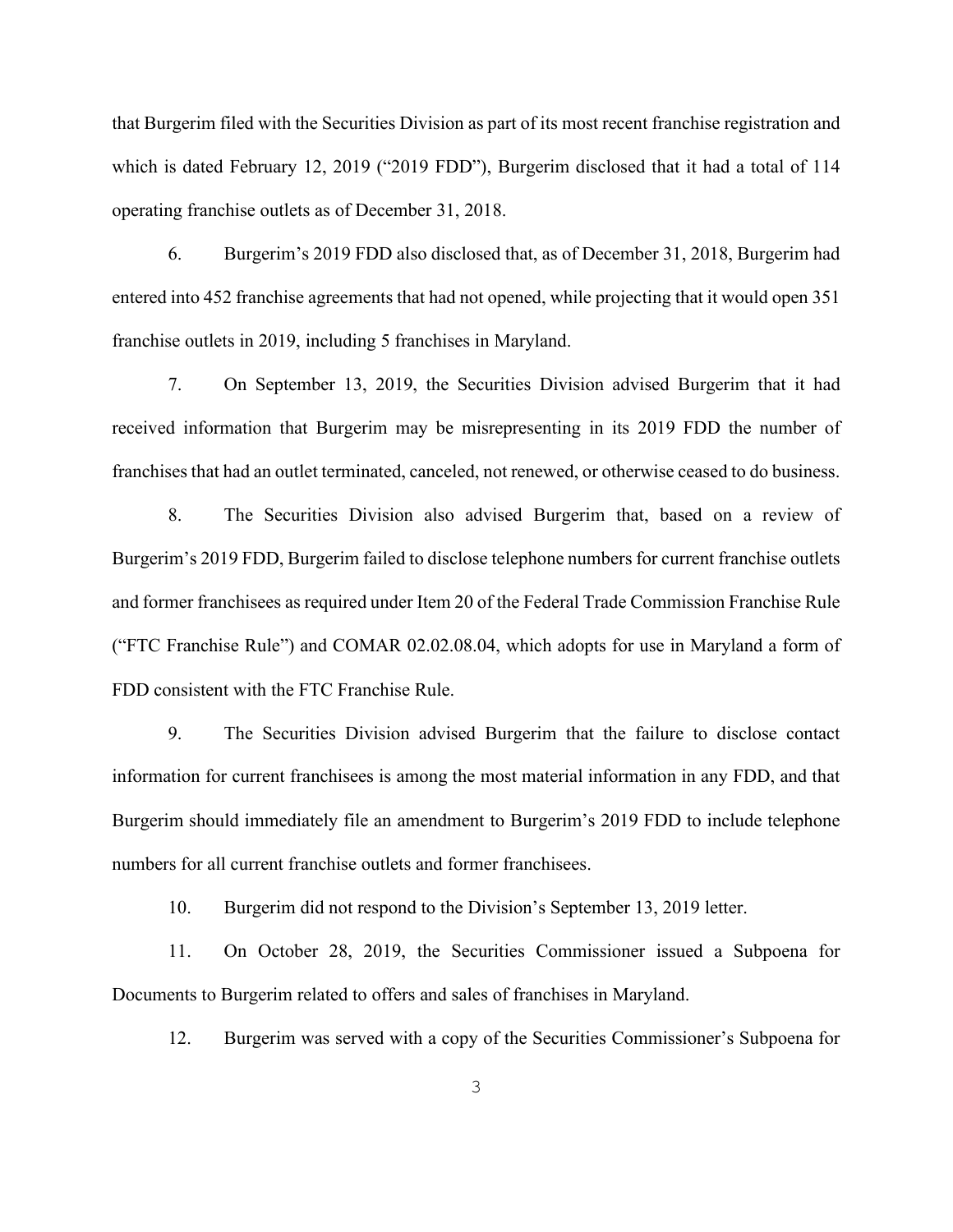Documents on October 31, 2019.

13. Burgerim failed to respond to the Securities Commissioner's Subpoena for Documents.

14. On December 18, 2019, Burgerim sent to at least one Burgerim franchisee a notice advising the franchisee that Burgerim hired insolvency counsel to assist in restructuring its debts, which may involve filing a petition for reorganization under Chapter 11 of the United States Bankruptcy Code. The letter also advised that Burgerim appointed a Chief Restructuring Officer.

15. Burgerim's 2019 FDD does not disclose information about its financial condition suggesting that the franchisor may be required to file bankruptcy, or that it must restructure any debt, or that it has appointed a Chief Restructuring Officer.

16. Specifically, Burgerim's December 31, 2018 audited financial statements included in its 2019 FDD reported total assets of \$7.6 million and total liabilities of only \$788,269 as of that date, and Burgerim's June 30, 2019 unaudited financial statements reported total assets of \$2.4 million and total liabilities of \$989,468 as of that date.

17. Under Section 14-232 of the Maryland Franchise Law a person may not fail to notify the Securities Commissioner promptly of a material change as required by Section 14-220 of the Maryland Franchise Law, which requires the filing of an amendment to a franchise registration if there is a material change in the information that a registrant previously filed with the Securities Commissioner.

18. Under Maryland Franchise Regulations, COMAR 02.02.08.06, a franchisor must promptly file an application for amendment of a registration if there is a material change in the information that a registrant previously filed with the Securities Commissioner.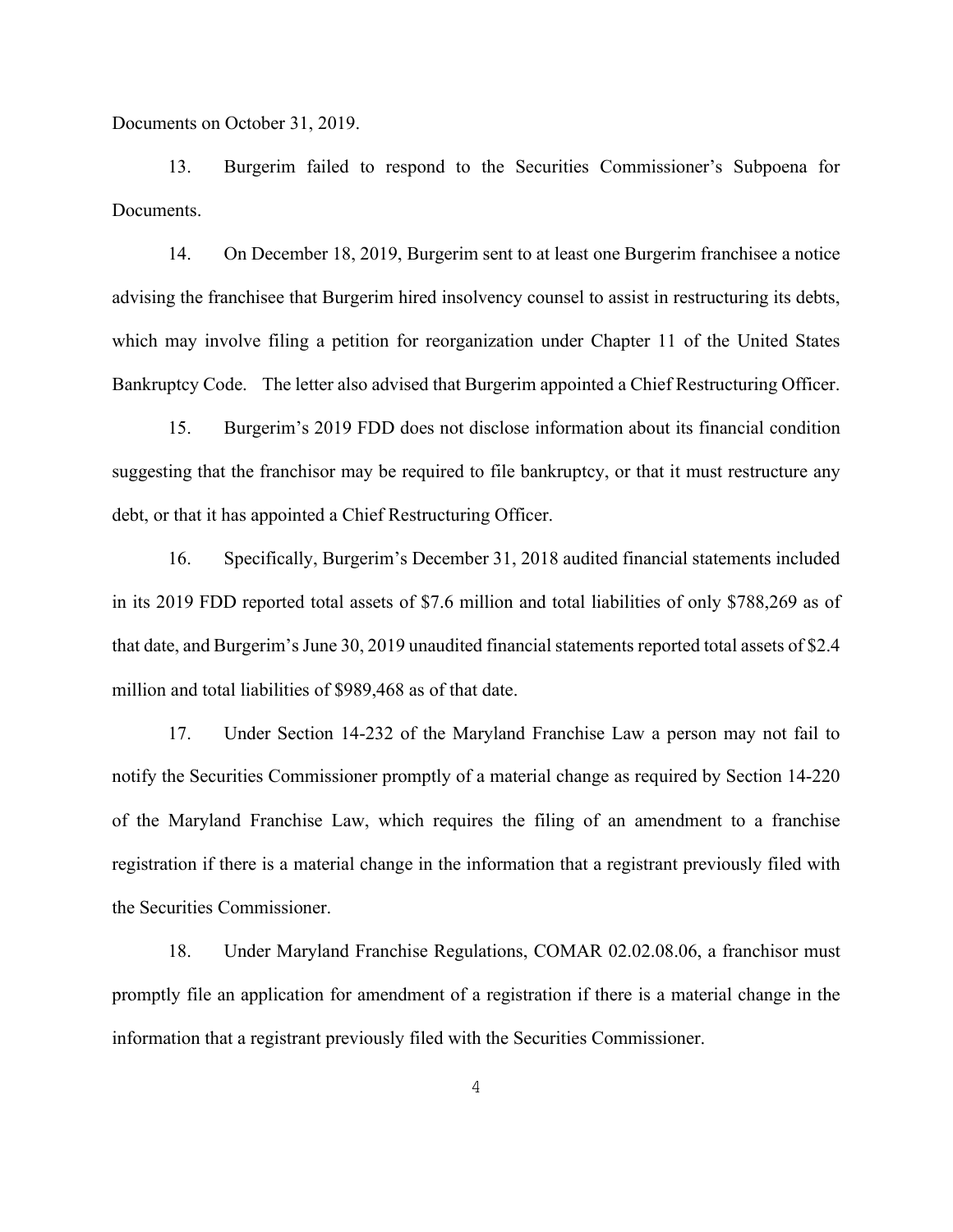19. Burgerim has not filed an application for amendment of its current registration to include updated financial information, or the fact that Burgerim intends to restructure and reorganize its debts, or that it has hired insolvency counsel, or that it has appointed a Chief Restructuring Officer.

#### III. CONCLUSIONS OF LAW

The Securities Commissioner concludes that:

20. Burgerim's 2019 FDD is incomplete or inaccurate in a material respect and omits to state a material fact required to be stated in the prospectus because that 2019 FDD omits complete contact information, including telephone numbers, for current franchise outlets and former franchisees.

21. Burgerim's 2019 FDD is incomplete or inaccurate in a material respect and includes a false or misleading statement of material fact or omits to state a material fact because that 2019 FDD includes financial information about Burgerim but omits to disclose that Burgerim hired insolvency counsel to assist in restructuring its debts, which may involve filing a petition for reorganization under Chapter 11 of the United States Bankruptcy Code, or that Burgerim appointed a Chief Restructuring Officer.

22. Burgerim violated 14-232 of the Maryland Franchise Law and COMAR 02.02.08.06 by failing to notify the Securities Commissioner promptly of a material change in Burgerim's financial condition as required by Section 14-220 of the Maryland Franchise Law, which requires an amendment to a franchise registration when there is a material change in the information previously filed with the Securities Commissioner.